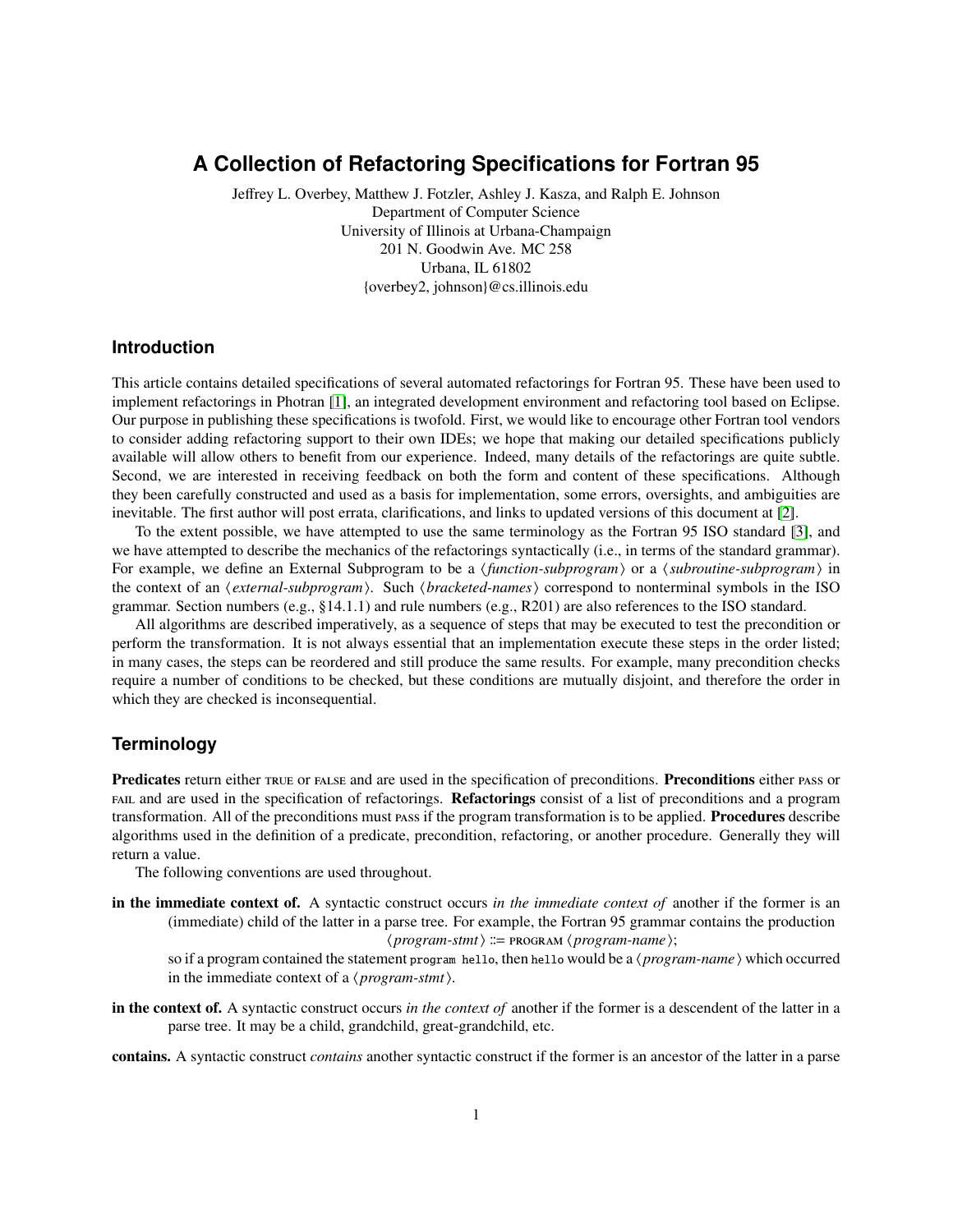tree. (Note that *A* contains *B* if, and only if, *B* occurs in the context of *A*—i.e., these terms are opposites.)

- existing vs. new. When it is not clear from context, syntactic constructs will be qualified as either *existing* (i.e., the construct exists in the program being analyzed/transformed) or *new* (i.e., the construct is constructed from scratch or supplied by the user). For example, the Rename refactoring takes two names as input: an existing name—this is the entity in the program that will be renamed—as well as a new name for that entity.
- ← When a refactoring must construct new syntax to be inserted into a program, the new construct is given in concrete syntax. Consider the following example.

*given a*  $\langle$  *subroutine-name* $\rangle$  *N, append to the*  $\langle$  *program* $\rangle$ 

 $\langle$ *subroutine-subprogram* $\rangle \leftarrow$  subroutine  $N \notin \mathbb{R}$ end subroutine

(The symbol  $\downarrow$  indicates an end-of-line.) This means, "Construct a new *(subroutine-subprogram*) corresponding to the given concrete syntax (with the new subroutine name substituted for *N*), and append it to the  $\langle program \rangle$ ." (The meaning of "the  $\langle program \rangle$ " would presumably be clear from context.) The left arrow is intended to denote that the new construct may be parsed from the given concrete syntax (although implementations may choose to construct the equivalent abstract syntax programmatically).

- In refactoring specifications, steps in which source code may be modified have been labeled with a black diamond.
- $\Diamond$  In some refactorings specifications, the precondition checks and the transformation traverse the program in similar ways. In these cases, it was simpler to intermix precondition checking steps with transformation steps. Precondition steps have been labeled with a white diamond.

### **Organization**

The remainder of this article is organized as follows. The next section contains a list of defined terms. These terms are subsequently capitalized in order to make their usage more apparent. Following the list of definitions is a list of *requirements*—expectations that are made about the semantic analysis capabilities of the refactoring tool. For the most part, these are roughly equivalent to the capabilities of a (partial) compiler front end coupled with a cross-reference database.

The list of requirements is followed by a set of common predicates, preconditions, and procedures. These have been "factored out" of the refactoring specifications in order to keep the latter more concise and to avoid redundancy. These have each been given a two-letter abbreviation, enclosed in square brackets. Predicates and preconditions are abbreviated using two capital letters, e.g., [SI] or [LC]. Procedures are abbreviated with a capital and lowercase letter, e.g., [Pr]. These abbreviations are used subsequently to indicate explicitly that a particular predicate, precondition, or procedure is being referenced.

The article concludes with specifications of refactorings. Again, capitalization and abbreviations are used to indicate references to defined terms, predicates, preconditions, and procedures.

### <span id="page-1-0"></span>**References**

- <span id="page-1-1"></span>[1] *Photran: An IDE and Refactoring Tool for Fortran.* <http://www.eclipse.org/photran>
- <span id="page-1-2"></span>[2] <http://jeff.over.bz/papers>
- [3] International Organization for Standardization and International Electrotechnical Commission. *ISO*/*IEC 1539:1997: Information technology—Programming languages—Fortran.* Geneva, 1997.
- <span id="page-1-3"></span>[4] Adams, J.C., Brainerd, W.S., Martin, J.T., Smith, B.T., and Wagener, J.L. *Fortran 95 Handbook: Complete ISO*/*ANSI Reference.* MIT Press, Cambridge, MA, 1997.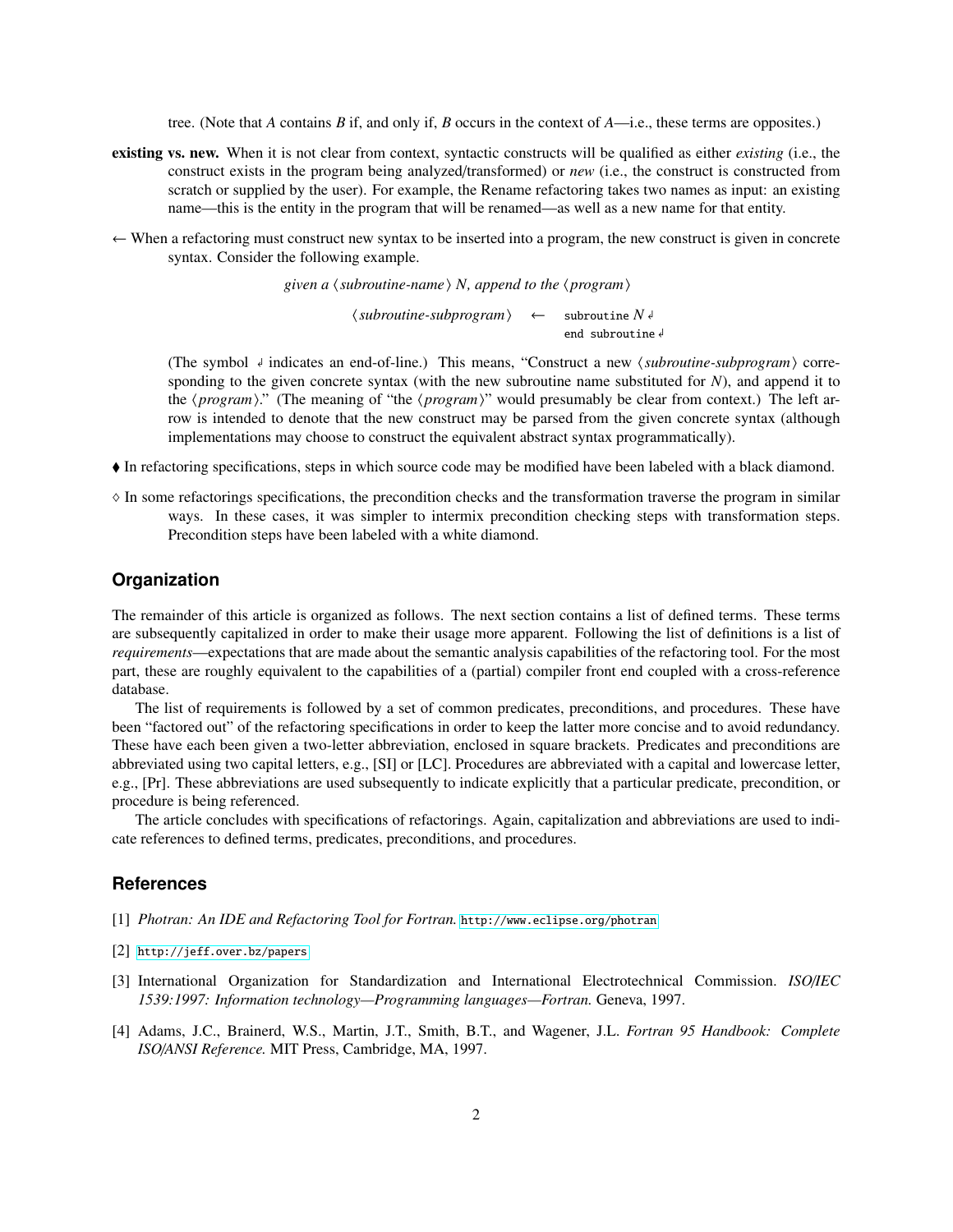# **1 Definitions**

Body. The statements between the header statement and the end-statement of a construct. E.g., for a *(module)*, the Body consists of the statements between the  $\langle \textit{module-stmt} \rangle$  and  $\langle \textit{end-modelle-stmt} \rangle$ .

Declaration. An occurrence of a name that first introduces it into a Lexical Scope. Syntactically, one of the following:

- 1.  $\langle type\text{-}name\rangle$  in the immediate context of a  $\langle derived\text{-}type\text{-}stmt\rangle$
- 2.  $\langle component\text{-}name\rangle$  in the immediate context of a  $\langle component\text{-}decl\rangle$
- 3. *(object-name)* in the immediate context of an *(entity-decl)*
- 4.  $\langle$ *namelist-group-name* $\rangle$  in the immediate context of a  $\langle$ *namelist-stmt* $\rangle$
- 5. *(common-block-name)* in the immediate context of a *(common-stmt)*
- 6.  $\langle$  *where-construct-name*  $\rangle$  in the immediate context of a  $\langle$  *where-construct-stmt* $\rangle$
- 7. *(forall-construct-name)* in the immediate context of a *(forall-construct-stmt)*
- 8.  $\langle$ *if-construct-name* $\rangle$  in the immediate context of a  $\langle$ *if-then-stmt* $\rangle$
- 9.  $\langle case-construct-name \rangle$  in the immediate context of a  $\langle select-case-stmt \rangle$
- 10.  $\langle$  *do-construct-name*) in the immediate context of a  $\langle$  *label-do-stmt*) or  $\langle$  *nonlabel-do-stmt*)
- 11.  $\langle program\text{-}name\rangle$  in the immediate context of a  $\langle program\text{-}stmt\rangle$
- 12.  $\langle module$ -name  $\rangle$  in the immediate context of a  $\langle module$ -stmt $\rangle$
- 13.  $\langle local-name \rangle$  in the immediate context of a  $\langle rename \rangle$  or  $\langle only-rename \rangle$
- 14. *(block-data-name)* in the immediate context of a *(block-data-stmt)*
- 15. *(generic-name), (defined-operator)*, or = in the immediate context of an *(interface-stmt)*
- 16.  $\langle external-name \rangle$  in the immediate context of an  $\langle external-stmt \rangle$
- 17. *\intrinsic-procedure-name* \ in the immediate context of an *\intrinsic-stmt* \
- 18. *(function-name)* in the immediate context of a *(function-stmt)*
- 19.  $\langle$ *subroutine-name* $\rangle$  in the immediate context of a  $\langle$ *subroutine-stmt* $\rangle$
- 20.  $\langle entry\text{-}name\rangle$  in the immediate context of an  $\langle entry\text{-}stmt\rangle$
- 21.  $\langle function\text{-}name\rangle$  in the immediate context of a  $\langle$  stmt-function-stmt $\rangle$
- 22. The first occurrence of a variable name which causes that variable to become implicitly declared.

Definition. A Declaration that is *not* any of the following:

- 1. *(external-name)* in the immediate context of an *(external-stmt)*
- 2.  $\langle$ *intrinsic-procedure-name* $\rangle$  in the immediate context of an  $\langle$ *intrinsic-stmt* $\rangle$
- 3. *(function-name)* or *(subroutine-name)* in the immediate context of a *(function-stmt)* or *(subroutine-stmt)* in the immediate context of an  $\langle$ *interface-body* $\rangle$

Except for common blocks, every entity is assumed to have at most one Definition (assuming the Fortran program is valid).†

External Subprogram. A subprogram defined in File Scope; i.e., a *{function-subprogram*} or *{subroutine-subprogram}* in the immediate context of an  $\langle external-subprogram\rangle$ . (See File Scope.)

File Scope. A  $\langle program \rangle$ . (A File Scope is one kind of Lexical Scope; see Lexical Scope.<sup>‡</sup>)

- **Global Entity.** A Program Unit or a  $\langle common-block \rangle$ . (§14.1.1) (Note that a Global Entity may have multiple Declarations: An External Subprogram may also be declared in INTERFACE blocks and/or EXTERNAL statements, and a common block will usually be declared in several different common statements in other scopes.)
- Host. A program unit that may contain a contains statement and internal subprograms or module subprograms. Syntactically, one of  $\langle main-program \rangle$ ,  $\langle module \rangle$ ,  $\langle function-subprogram \rangle$ ,  $\langle subroutine-subprogram \rangle$ , with the exception that a  $\langle function-subprogram\rangle$  or  $\langle subroutine-subprogram\rangle$  in the immediate context of an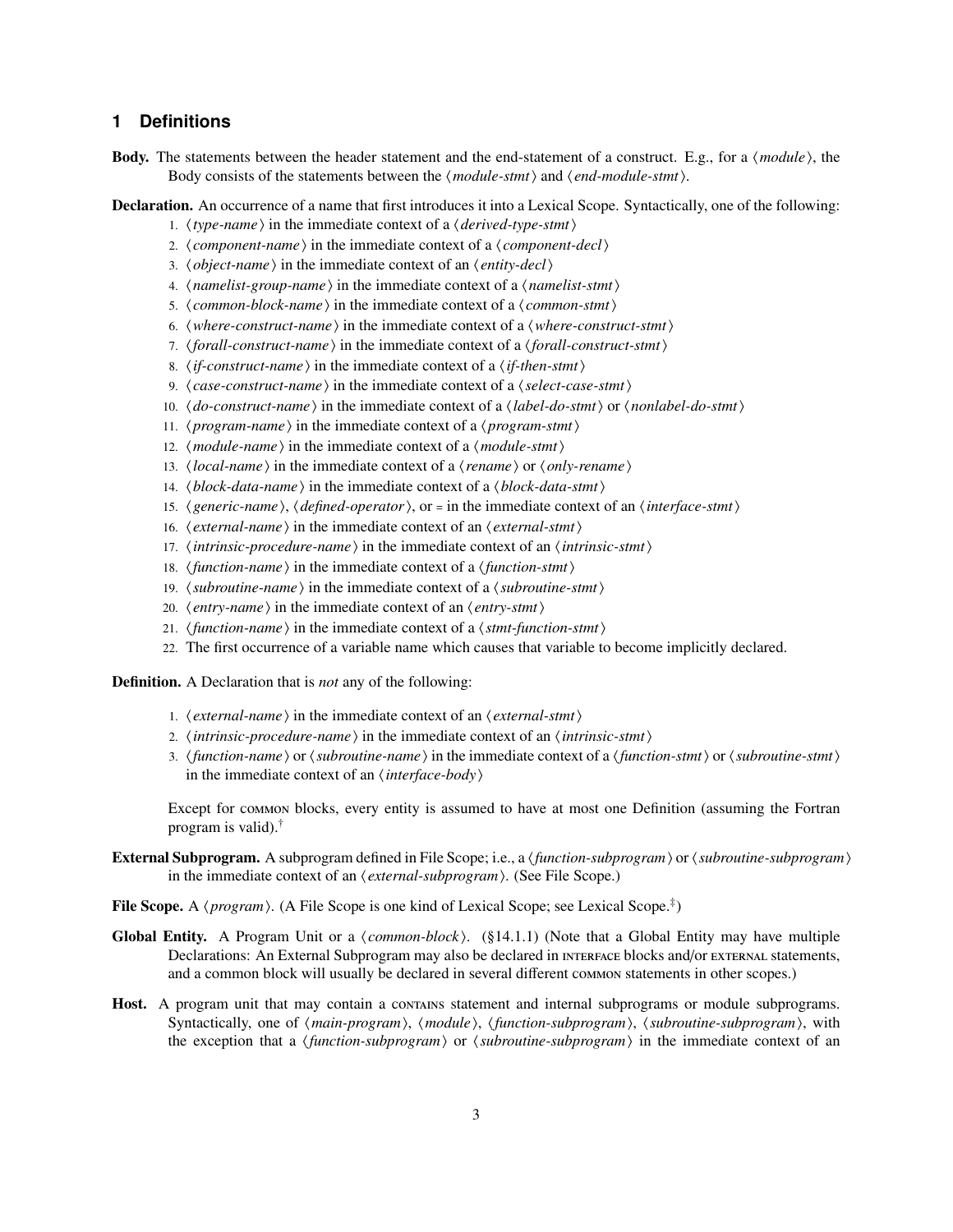$\langle internal-subprogram \rangle$  cannot be a Host. [\[4,](#page-1-3) pp. 448, 544]

- Import. If a Named Entity in a Scoping Unit *S* is use associated (§11.3.2) with a Named Entity *N* from a module *M*, we will say *S Imports N* from *M*.
- **Internal Subprogram.** A subprogram following a contains statement in a Host, i.e., a *{function-subprogram}* or  $\langle subroutine-subprogram \rangle$  in the immediate context of an  $\langle internal-subprogram \rangle$ . [\[4,](#page-1-3) pp. 534–537]
- **Lexical Scope.** A  $\langle program \rangle$  or a Scoping Unit.<sup>‡</sup>
- Local Entity (Class 1, 2, 3). Cf. §14.1.2. Refactorings herein deal exclusively with Class 1 Local Entities, which are "named variables that are not statement or construct entities (14.1.3), named constants, named constructs, statement functions, internal procedures, module procedures, dummy procedures, intrinsic procedures, generic identifiers, derived types, and namelist group names."
- Local Scope. A Scoping Unit. (§14.1.2) [\[4,](#page-1-3) p. 534]
- Name. A  $\langle name \rangle$ , or any syntactic construct named  $\langle xyz\text{-}name \rangle$  (e.g.,  $\langle module\text{-}name \rangle$ ).
- Named Entity. A Name, the assignment symbol "=", or a  $\langle \text{defined-operator} \rangle$ . (§14) [\[4,](#page-1-3) p. 532]
- Outer Scope. A Lexical Scope that properly contains a given Lexical Scope in a parse tree; i.e., a Lexical Scope which is an ancestor of a given Lexical Scope).
- Program Unit. One of:  $\langle main-program \rangle$ , External Subprogram,  $\langle module \rangle$ , or  $\langle block-data \rangle$ . (§11; R202)
- Reference. Any occurrence of a Name that is not a Definition.
- Scoping Unit. One of:  $\langle derived\text{-type-def}\rangle$ ,  $\langle main\text{-}program\rangle$ ,  $\langle module\rangle$ ,  $\langle block\text{-}data\rangle$ ,  $\langle function\text{-}subprogram\rangle$ , h*subroutine-subprogram*i. [\[4,](#page-1-3) p. 532]
- Subprogram. One of:  $\{function\text{-}subprogram\}$  or  $\{subroutine\text{-}subprogram\}$ .
- Subprogram Part. (The part of a Host that contains Internal Subprograms.) (*module-subprogram-part*) or h*internal-subprogram-part*i.

Subroutine. A  $\langle$ *subroutine-subprogram* $\rangle$ .

† Some entities may be declared in several locations. For example, an external subroutine may be defined in one file, while an INTERFACE block makes it available in another scope. In such cases, the declaration in the INTERFACE block is both a Declaration and a Reference, but it is *not* a Definition.

‡ Our concept of a Lexical Scope is different from the concept of "scope" in the Fortran standard [\[4,](#page-1-3) pp. 534– 537]. Specifically, implied-po variables, FORALL index variables, and statement-function parameters exist in a new scope according to the ISO specification, but for our (refactoring) purposes, we will treat them as references to a local variable in the enclosing scope. Also, the concept of File Scope is new.

### <span id="page-3-0"></span>**2 Requirements**

We will assume that the refactoring tool's capabilities are roughly those of a parser coupled with a syntax tree rewriter, name binding analysis (symbol tables), and cross-reference database. This means that the tool is able to construct and traverse a syntax tree, manipulate source code based on that syntax tree, find all Declarations of a Global Entity, find all Declarations in a given Lexical Scope (including implicit variables), find all References to a given Declaration, determine what type of entity a given name refers to (common block, local variable, function, etc.), determine an entity's attributes (PARAMETER, PUBLIC, etc.), find all Lexical Scopes which use a particular module, and determine what entities are imported from that module.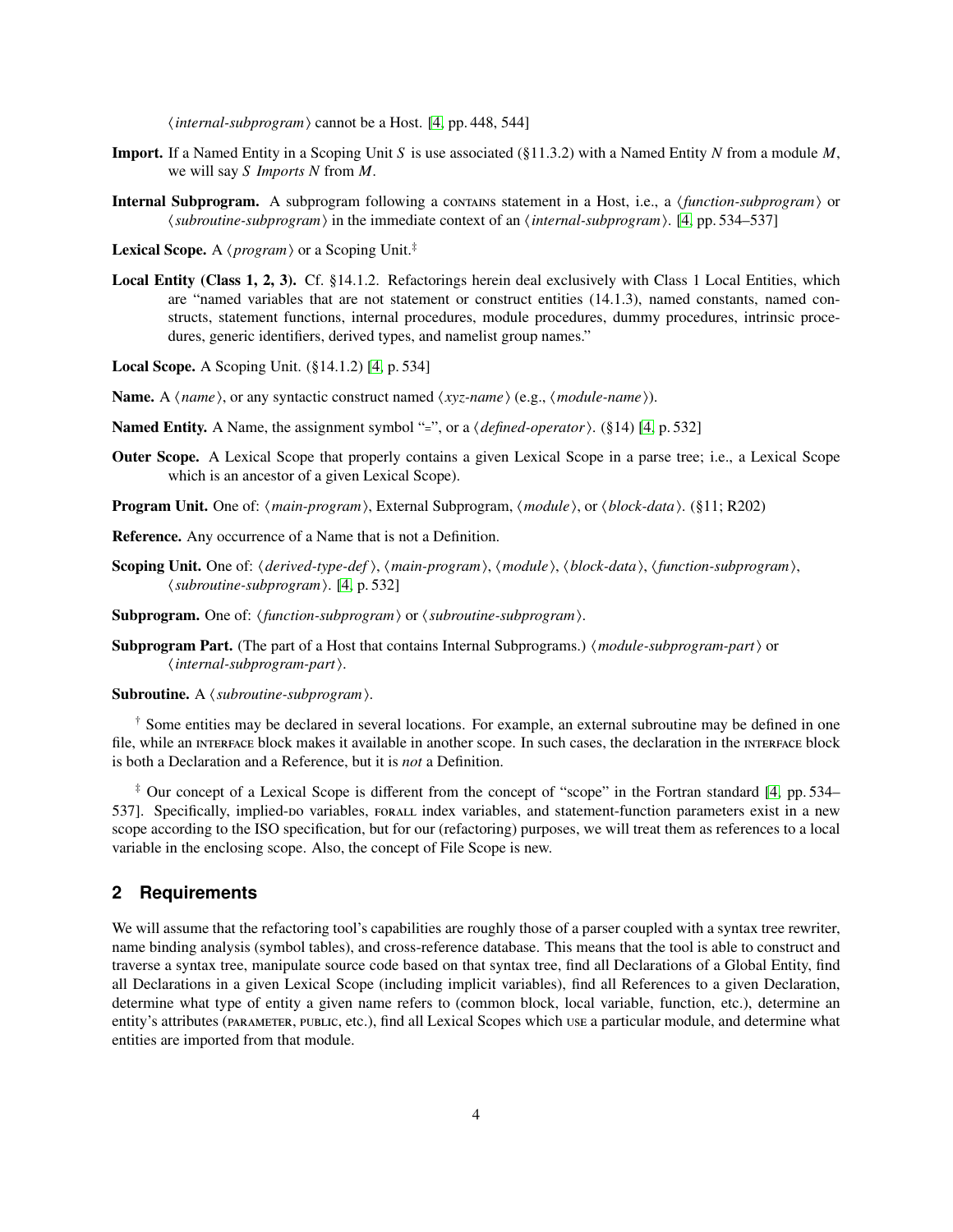# <span id="page-4-1"></span>**3 Predicates, Preconditions, & Procedures**

**3.1 Predicate [LC]: Introducing** *N* **into** *S* **introduces a local conflict with** *N* ′

```
subroutine s
    integer :: n
    common /c/ n
contains
    !! subroutine n cannot be introduced here
    ! ! subroutine c can be introduced here
end subroutine
```
*This determines whether two declarations cannot simultaneously exist in the same Lexical Scope.*

- Input. A new Named Entity *N* and an existing Named Entity *N* ′ with a Declaration in a Lexical Scope *S* . *N* and *N* ′ have the same name.
- **Procedure.** 1. If *N* and *N'* both name Global Entities, return TRUE. (§14.1.1)
	- 2. If  $N$  is the name of a common block and  $N'$  names a Local Entity, or vice versa, return FALSE. (§14.1.2)
	- 3. If  $N$  is the name of an external procedure and  $N'$  is a generic name given to that procedure, return FALSE.  $(\S14.1.2)$
	- 4. Otherwise, return  $TRUE. (§14.1.2)$
	- Notes. This is a compilability check. A compiler uses these same rules when determining if a symbol can be added to the symbol table for a particular scope.

# <span id="page-4-0"></span>**3.2 Predicate [SH]: Named Entity** *N* **in** *S* **cannot be shadowed in** *S* ′

```
subroutine s
   integer :: n
contains
    !! subroutine :: s cannot be introduced here
   subroutine t
        !! integer :: n can be introduced here
        !! integer :: s can be introduced here
        !! integer :: t cannot be introduced here
    end subroutine
end subroutine
```
*If there is a Named Entity N defined in S , this check determines if another entity in a contained Lexical Scope S* ′ *cannot also be named N.*

| Input.     | A Named Entity N defined in a Lexical Scope S, and a Lexical Scope $S'$ contained in S.            |
|------------|----------------------------------------------------------------------------------------------------|
| Procedure. | 1. If S is the File Scope, return FALSE. (Entities defined at File Scope are Global Entities. They |
|            | are accessible to, but not inherited by, contained scopes.)                                        |

- 2. If  $S'$  is a Scoping Unit and  $N$  is the name of  $S'$ , return rave. (The name of a main program, module, or subprogram has limited use within its definition. – §11.1, 11.3, 14.1.2)
- 3. If S' is an Internal Subprogram, return FALSE. (Declarations in Internal Subprograms may shadow Declarations in their Hosts.  $-$  §14.6.1.3)
- 4. Otherwise, return TRUE.
- Notes. This is a compilability check. A compiler uses these same rules when determining if a symbol can be added to the symbol table.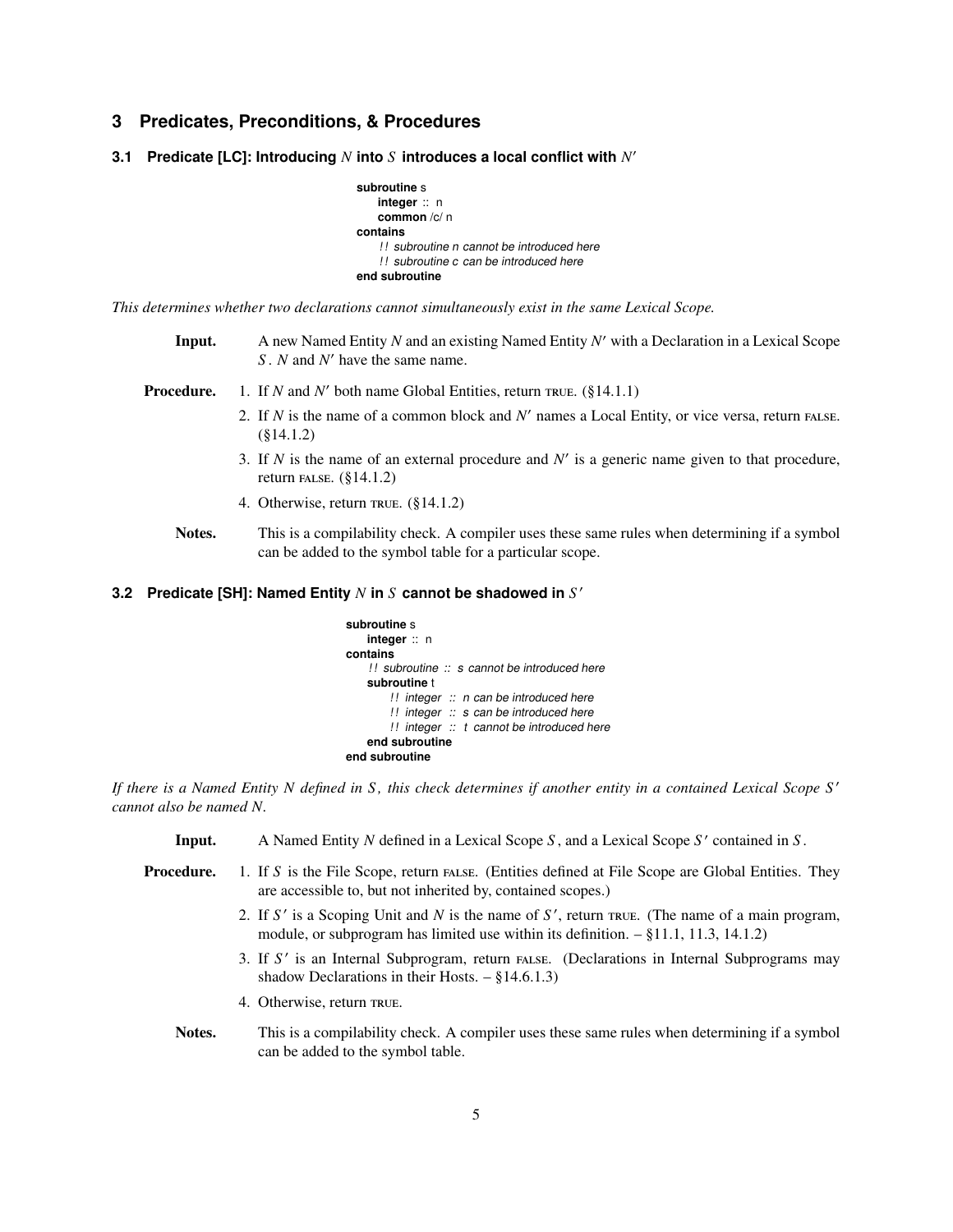# <span id="page-5-1"></span>**3.3 Predicate [IC]: Introducing** *N* **into** *S* **introduces conflicts into an importing scope** *S* ′

| module m1          | module m2                                       | subroutine s         |
|--------------------|-------------------------------------------------|----------------------|
| <b>integer</b> ∷ a | $\mu$ integer $\mu$ a cannot be introduced here | use $m1$ : use $m2$  |
| integer: b         | $\mu$ integer $\mu$ b can be introduced here    | <b>print</b> $*$ , a |
| end module         | end module                                      | end subroutine       |

*Suppose a new Named Entity N is to be introduced into a module, and another scope S* ′ *imports that module and will import N if it is introduced. This check determines whether S' already contains an entity with the same name as N.* 

Input. A new Named Entity *N*, a module *S*, and a Lexical Scope *S'* that (directly or indirectly) imports entities from the module *S* .

**Procedure.** 1. If there is an entity  $N'$  in scope in  $S'$  with the same name as  $N$ ...

- (a) If  $N'$  is imported from a module but is unreferenced<sup>†</sup> in  $S'$ , return FALSE. (§11.3.2) (This includes both the case where  $N'$  is imported without renaming and the case where  $N'$  is a h*local-name*i for a renamed module entity.)
- (b) If  $N'$  is inherited in  $S'$  from an Outer Scope, return  $TRUE$  iff  $N'$  cannot be shadowed by  $N$ in *S* [\[SH\].](#page-4-0)
- (c) Otherwise, return  $\text{true}$  iff introducing *N* introduces a local conflict [\[LC\]](#page-4-1) with *N'*.
- 2. Otherwise, return  $FALSE.*$

#### Notes. This is a compilability check.

 $\dagger$  There is some ambiguity as to what "unreferenced" means. The relevant clause of the ISO standard (§11.3.2) states: "Two or more accessible entities, other than generic interfaces, may have the same name only if the name is not used to refer to an entity in the scoping unit." The question is what "refer to" means. Specifically, (1) is USE  $M$ ,  $X \Rightarrow$ A,  $X \implies B$  legal if the name *X* is never actually used, and (2) if *M* contains a module entity named *X*, should USE  $M$ ,  $X \Rightarrow$  A be permitted (in which case the local name *X* would presumably shadow the module entity *X*)? IBM XL Fortran 12.1, GNU Fortran 4.4.2, PGI Fortran 10.0, and Intel Fortran 10.1 all exhibit different behaviors.

‡ There may be an entity with the same name in a contained scope, but it will be allowed to shadow the imported entity *N*; cf. [\[SH\].](#page-4-0)

# <span id="page-5-0"></span>**3.4 Predicate [SK]: Introducing** *N* **into** *S* **skews references in** *S* ′

| module m                                            |
|-----------------------------------------------------|
| integer n                                           |
| contains                                            |
| subroutine s                                        |
| !! integer $\therefore$ n cannot be introduced here |
| call t                                              |
| contains                                            |
| subroutine t                                        |
| $n = 1$                                             |
| end subroutine                                      |
| end subroutine                                      |
| end module                                          |

*In the above code, a local variable named* <sup>n</sup> *cannot be introduced into* <sup>s</sup> *because it would change the meaning of the reference to* <sup>n</sup> *in* <sup>t</sup>*, which could change the behavior of a program. This predicate detects situations such as this.*

*Suppose a new Named Entity N is to be introduced into a scope but shadows an existing entity N*′ *. This check determines whether any references to N*′ *will instead become references to N if it is introduced.*

- Input. A new Named Entity *N*, a Lexical Scope *S* into which *N* is intended to be introduced, and a Lexical Scope *S* ′ which is either *S* itself or a Lexical Scope contained in *S* .
- **Procedure.** 1. For each reference in  $S'$  to a Named Entity  $N'$  with the same name as  $N$ ...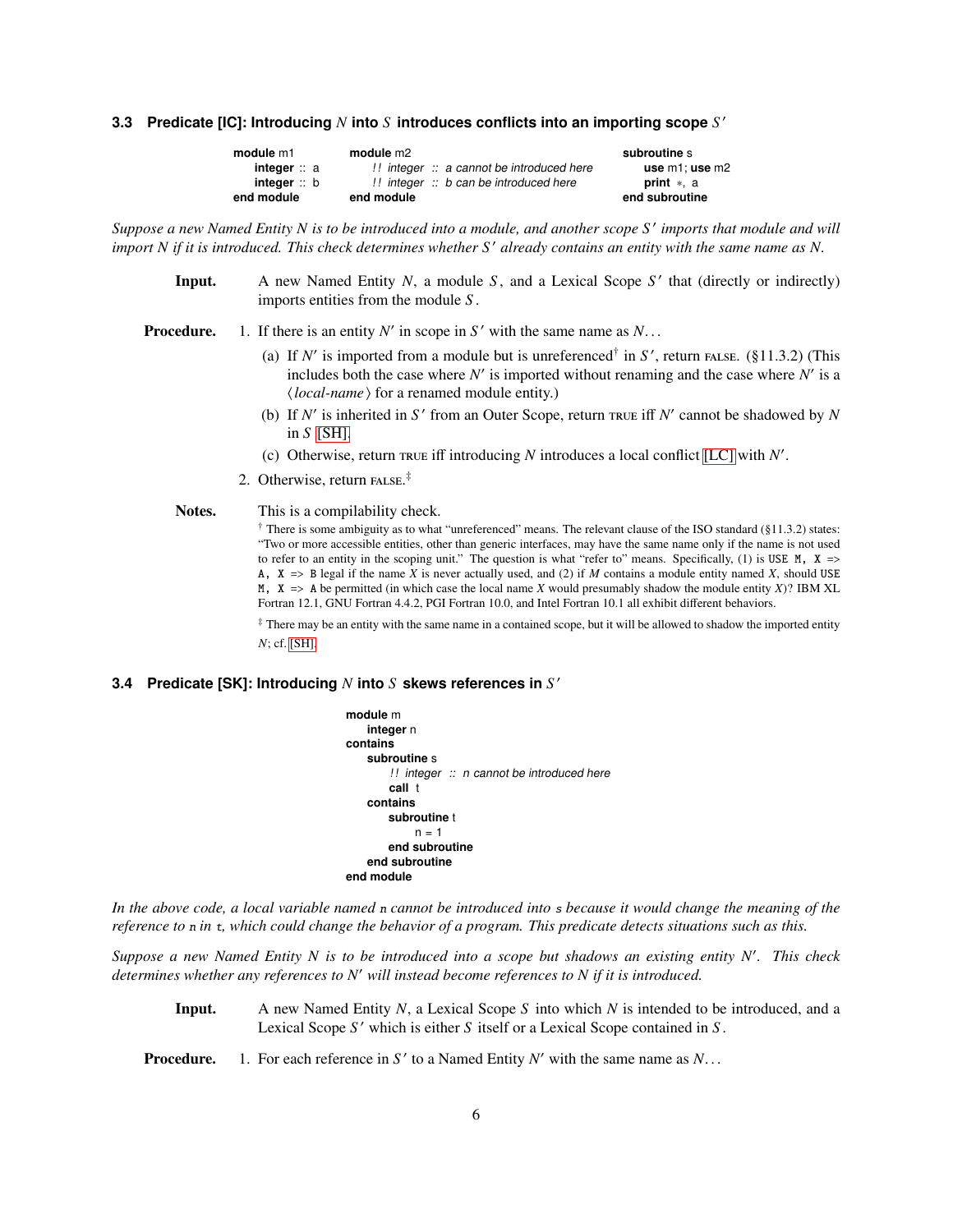- (a) If  $N'$  is inherited from a scope  $S''$  (where  $S'$  is contained in  $S''$ ), return rule. (§14.6.1.3) (If  $N$  is introduced into  $S'$ ,  $N$  will shadow  $N'$ , changing the reference.)
- (b) If  $N'$  is a reference to a procedure whose name has not been established ( $§14.1.2.4.3$ ), return  $\text{true.}$  (If *N* is introduced into *S'*, the name will be established, changing the reference.)
- 2. For each Lexical Scope *S* ′′ contained in *S* ′ , return if introducing *N* into *S* skews refer-ences [\[SK\]](#page-5-0) in *S*".
- 3. Otherwise, return FALSE.
- Notes. This is both a compilability and a semantic preservation check.

#### <span id="page-6-1"></span>**3.5 Precondition [IN]: Introducing** *N* **into** *S* **must be legal and name binding-preserving**

*This precondition makes two guarantees: (1) if a particular declaration is added to a program, the resulting program will compile (i.e., the addition of the declaration is legal); and (2) if the declaration will shadow another declaration, it will not inadvertently change references to the shadowed declaration.*

Input. A new Named Entity *N* and a Lexical Scope *S* .

- **Procedure.** 1. If there is a Named Entity  $N'$  in scope in  $S$  which has the same name as  $N$ ...
	- (a) If  $N'$  is local to  $S$  or is imported into  $S$ ,  $FAL$  if introducing  $N$  introduces a local conflict  $[LC]$  with  $N'$  in  $S$ .
	- (b) If  $N'$  is declared in an Outer Scope,  $FAL$  if  $N'$  cannot be shadowed [\[SH\]](#page-4-0) by  $N$  in  $S$ .
	- (c) FAIL if the introduction of  $N$  in  $S$  skews references [\[SK\]](#page-5-0) in  $S$ .
	- 2. For each Lexical Scope *S* ′ contained in *S* , if there is a Named Entity *N* ′ with the same name as *N* that is local to  $S'$  or is imported into  $S'$ ,  $FAL$  if *N* cannot shadow [\[SH\]](#page-4-0)  $N'$  in  $S'$ .
	- 3. For each Lexical Scope *S* ′ that imports *S* , if *S* ′ will import *N* due to the absence of an clause. . .
		- (a) FAIL if the introduction of  $N$  in  $S$  introduces conflicts [\[IC\]](#page-5-1) into the importing scope  $S'$ .
		- (b) FAIL if the introduction of  $N$  in  $S'$  skews references [\[SK\]](#page-5-0) in  $S'$ .
	- 4. PASS.

#### <span id="page-6-2"></span>**3.6 Precondition [SI]: Non-generic Internal Subprogram** *S* **must have only internal references**

*This precondition guarantees that there are no calls to a given Internal Subprogram except for directly recursive calls.*

Input. An Internal Subprogram *S* in a Host *H*. *S* must not be a generic subprogram.

**Procedure.** 1. For each Reference *R* to *S*, FAIL if *neither* of the following hold:

- (a) *R* occurs in the context of an  $\langle$  *access-stmt* $\rangle$  in the  $\langle$  *specification-part* $\rangle$  of *H*.
- (b) *R* occurs in the Definition of *S* .
- 2. PASS.

## <span id="page-6-0"></span>**3.7 Predicate [PR]: Private Entities in** *D* **are referenced outside** *D*

*Given a set D of module entities, this predicate determines whether any entities in D with PHI visibilities are referenced by definitions that are not in D.*

Input. A set *D* of Named Entity Definitions in a Module *M*.

Procedure. 1. For each Named Entity *N* in *D*. . .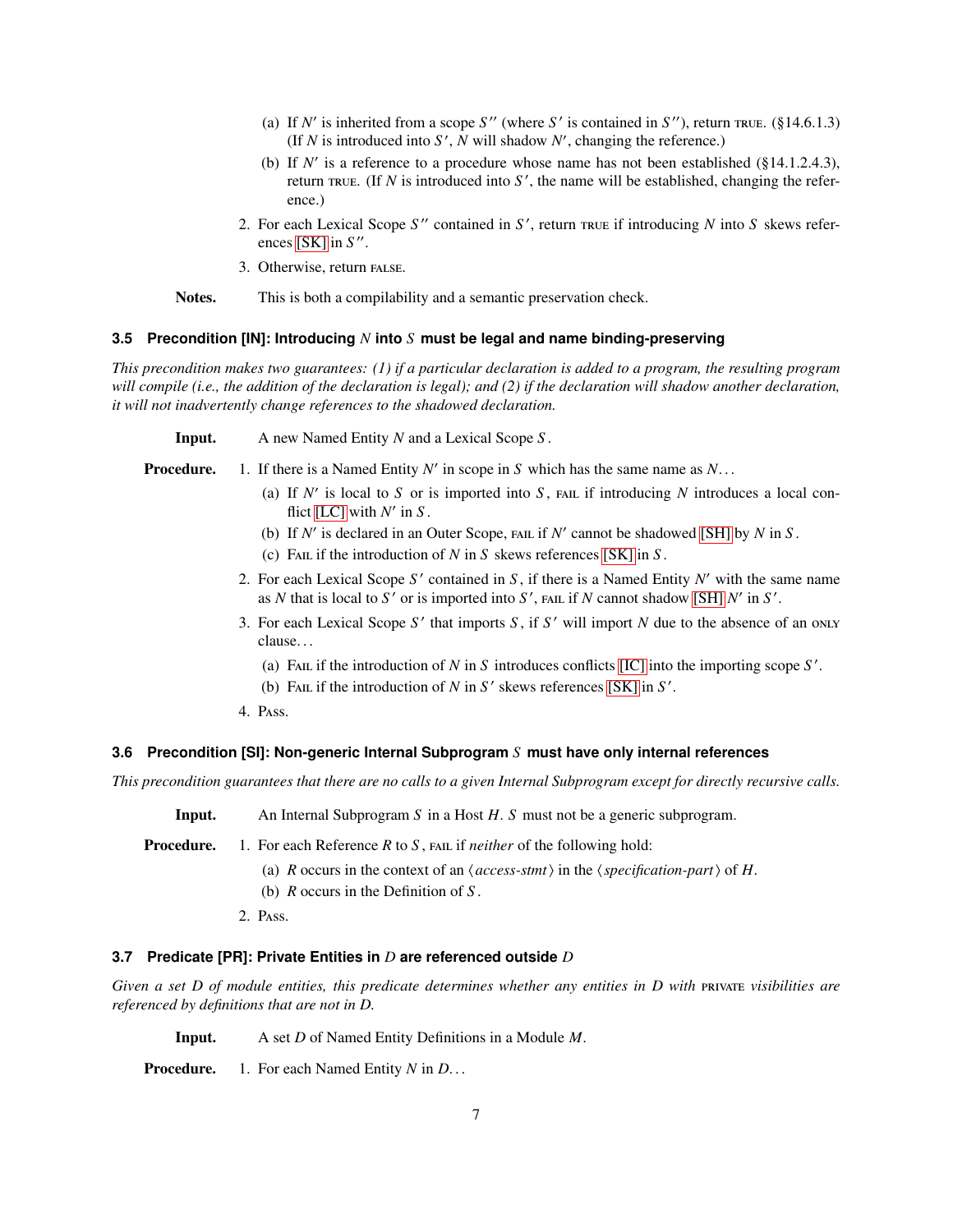- (a) If  $N$  has **provale** visibility, then...
	- i. For each Reference *R* to *N*. . .
	- A. If  $R$  does not occur in the Definition of an entity in  $D$ , return  $R$  return.
- 2. Return FALSE.

Notes. See Precondition [\[PP\]](#page-7-0) and the refactoring Move Module Entities.

#### <span id="page-7-1"></span>**3.8 Procedure [Ou]: Determine Named Entities in** *M* − *D* **referenced by** *D*

*Given a set D of module entities, this predicate determines whether any definitions in D reference entities in the module that are not included in D.*

Input. A set *D* of Named Entity Definitions in a Module *M*.

Output. A set *E* of Named Entities in a Module *M*.

**Procedure.** 1. Initially, let  $E \coloneqq \emptyset$ .

2. For each Named Entity *N* in *D*. . .

(a) For each Reference *R* in the Definition of *N*. . .

- i. If *R* names a public module entity from *M* that is not in the set *D*, define  $E \coloneq E \cup \{N\}$ .
- 3. Return *E*.

#### <span id="page-7-2"></span>**3.9 Predicate [OU]:** *D* **references Named Entities in** *M* **outside** *D*

*Given a set D of module entities, this predicate determines whether any definitions in D reference entities in the module that are not included in D.*

| Input.     | A set D of Named Entity Definitions in a Module M.                        |
|------------|---------------------------------------------------------------------------|
| Procedure. | 1. Determine the set E of Named Entities in $M - D$ referenced by D [Ou]. |
|            | 2. Return TRUE iff $E \neq \emptyset$ .                                   |
| Notes.     | See Precondition [PP] and the refactoring Move Module Entities.           |

#### <span id="page-7-0"></span>**3.10 Precondition [PP]:** *D* **must partition private references in** *M*

*Given a set D of module entities, this precondition ensures that references to entities occur such that either (1) both the entity and the reference are in D, or (2) neither the entity nor the reference is in D.*

| A set D of Named Entity Definitions in a Module $M$ .<br>Input. |  |
|-----------------------------------------------------------------|--|
|-----------------------------------------------------------------|--|

**Procedure.** Let  $\overline{D}$  denote the set of all module entities declared in *M* that are not members of the set *D*.

- 1. FAIL if private entities in  $D$  are referenced outside  $D$  [\[PR\].](#page-6-0)
- 2. FAIL if private entities in  $\overline{D}$  are referenced outside  $\overline{D}$  [\[PR\].](#page-6-0)
- 3. PASS.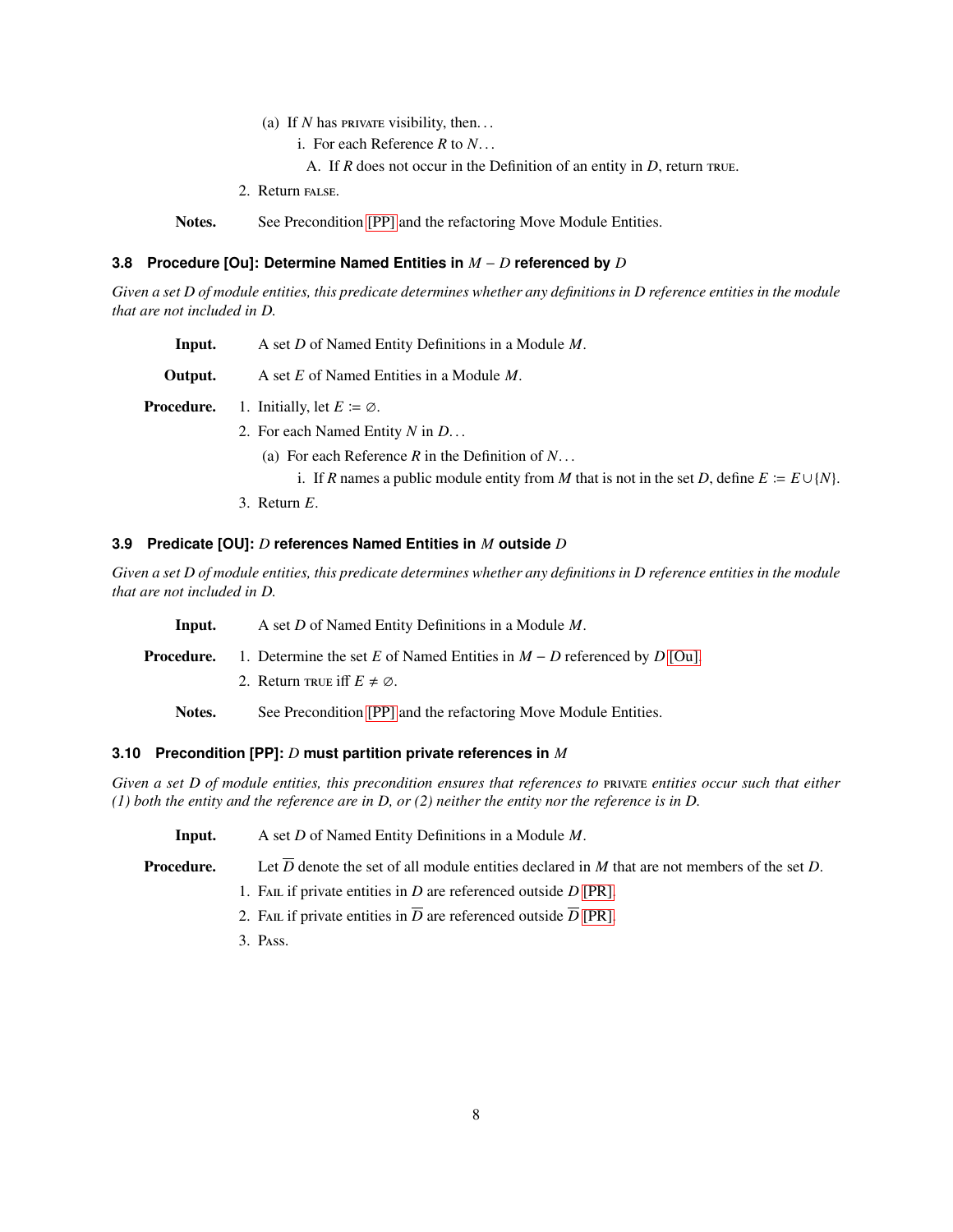#### <span id="page-8-0"></span>**3.11 Procedure [Pr]: Construct a Set of Pairs from U Statement** *U*

*Given a vse statement, this procedure returns a set of ordered pairs which model the module entities imported by that statement. The first component of each pair is the name of the module entity; the second component is its name in the local scope, which may be the same or different from the original name. For example, suppose a module MOD contains entities named* a, b, and c. For the statement USE MOD, this procedure would return  $\{(a, a), (b, b), (c, c)\}\$ ; for *the statement* USE MOD,  $x \Rightarrow c$ , *it would return*  $\{(a, a), (b, b), (c, x)\}$ ; and for the statement USE MOD, ONLY: a,  $x \Rightarrow b$ , *it would return*  $\{(a, a), (b, x)\}.$ 

**Input.** A  $\langle$  *use-stmt* $\rangle$  *U*.

**Output.** A set of ordered pairs of Names.

**Procedure.** Let  $N_M$  denote the set of names of all public entities in the module referenced by U.

1. If *U* contains neither a  $\langle \text{rename-list} \rangle$  nor an  $\langle \text{only-list} \rangle$ , return

$$
\bigcup_{N\in N_M}(N,N).
$$

2. If *U* contains a  $\langle$  *rename-list* $\rangle$ , return

 $\vert \ \ \vert$ *N*∈*N<sup>M</sup>*  $\left\{ \right.$  $\overline{\mathcal{L}}$  $\{(N, N')\}$  if  $N' \implies N$  appears in the  $\langle \text{rename-list} \rangle$ , for some N'  $\{(N, N)\}$  if *N* does not appear as a  $\langle$  *use-name*  $\rangle$  in the  $\langle$  *rename-list* $\rangle$ 

3. If *U* contains an  $\langle only-list \rangle$ , return

 $\vert \ \ \vert$ *N*∈*N<sup>M</sup>*  $\int$  $\overline{\mathcal{L}}$  $\{(N, N')\}$  if  $N' \implies N$  appears in the  $\langle only-list \rangle$ , for some N'  $\{(N, N)\}\$ if *N* appears in the  $\langle only-list\rangle$ ∅ if *N* does not appear in the h*only-list*i

#### <span id="page-8-1"></span>**3.12 Procedure [Us]: Construct a U Statement for Module** *M* **from Sets of Pairs** *X* **and** *Y*

*This procedure is essentially the opposite of Procedure [\[Pr\]:](#page-8-0) It takes as input a set of ordered pairs and uses them to construct a* use *statement. For example, for the module name mod and ordered pairs*  $\{(a, a), (b, x)\}\$ *, it would return the statement* USE MOD, ONLY:  $a$ ,  $x \Rightarrow b$ .

Input. 1. A Name *M* of a module.

- 2. A set *X* of ordered pairs of Names. (This set denotes the entities that the use statement should import.)
- 3. A set *Y* of ordered pairs of Names of entities with public visibility in *M*. (This set denotes *all* of the public entities available to import from *M*. This set is provided as input to accommodate the Move Module Entities refactoring: it will need to construct a use statement assuming that some entities have been moved out of one module and into another.)

**Output.** A new  $\langle$  *use-stmt* $\rangle$  *U*.

**Procedure.** 1. If  $\{N \mid \exists N'. \ (N, N') \in X\} = \{L \mid \exists L'. \ (L, L') \in Y\}$ , then every entity in *M* is imported.

(a) If  $X = Y$ , then every entity in *M* is imported, and no entites are renamed, so return

 $\langle$ *use-stmt* $\rangle$  ← use  $M \downarrow$ 

(b) If  $\{N \mid \exists N' \neq N$ .  $(N, N') \in X\} \neq \emptyset$ , then every entity in *M* is imported, but at least one entity is renamed. Let  $(N_1, N'_1), (N_2, N'_2), \ldots, (N_k, N'_k)$  denote the members of the set  $\{(N, N') \in X \mid N \neq N'\},\$  and return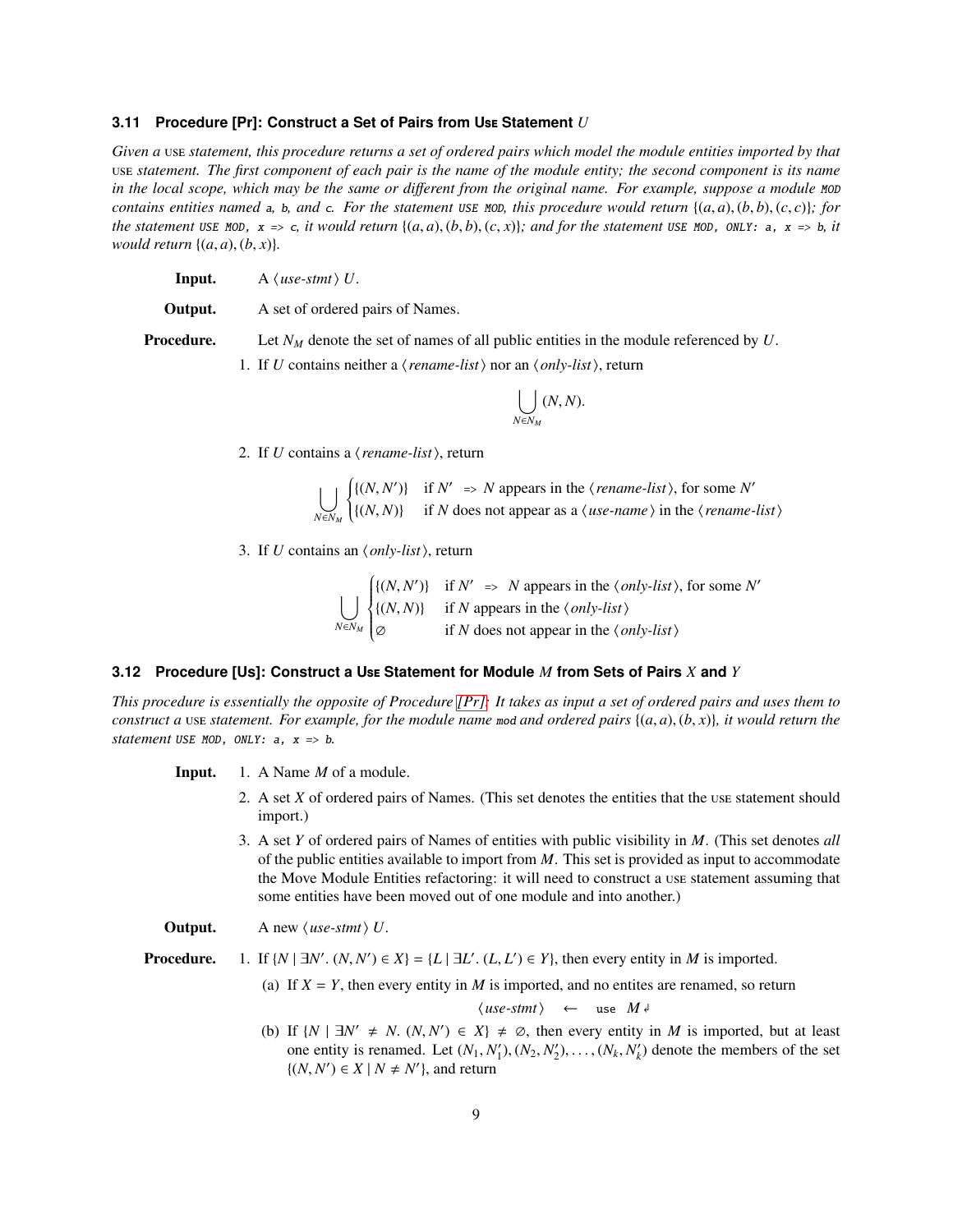$\langle use\text{-}stm1\rangle$  ← use *M*,  $N'_1 \Rightarrow N_1$ ,  $N'_2 \Rightarrow N_2$ , ...,  $N'_k \Rightarrow N_k \downarrow$ 

- 2. Otherwise, not all members of *M* are imported.
	- (a) Initally, let *U* denote the  $\langle$ *use-stmt* $\rangle$

 $\langle$ *use-stmt* $\rangle$  ← use  $M$ , only:  $\downarrow$ 

which has an empty  $\langle only-list \rangle$ .

(b) For each pair  $(N, N')$  in  $X$ ...

i. If  $N = N'$ , append

```
\langle only-use-name\rangle \leftarrow N
```
to the  $\langle only-list \rangle$  of *U* (with a separating comma, if necessary).

ii. If  $N \neq N'$ , append

 $\langle only-remainder \rangle \leftarrow N' \Rightarrow N$ 

to the  $\langle only\text{-}list\rangle$  of *U* (with a separating comma, if necessary).

(c) Return *U*.

### <span id="page-9-0"></span>**3.13 Precondition [RN]: Module** *M*′ **must not rename entities** *D* **from Module** *M*

*Given a set D of entities defined in a module M, this precondition ensures that, if any entities in D are directly imported into M*′ *, they are not renamed.*

Input. A set *D* of Named Entity Definitions in a Module *M*.

Procedure. contains a  $\langle$ *use-stmt* $\rangle$  *U'* with a  $\langle$ *module-name* $\rangle$  naming *M*...

- (a) Construct a set of pairs  $X$  from  $U'$  [\[Pr\].](#page-8-0)
- (b) If *X* contains an element  $(N, N')$  where  $N \in D$  and  $N \neq N'$ , FAIL.
- 2. PASS.

#### <span id="page-9-1"></span>**3.14 Procedure [Rn]: Replace References in** *C* **according to** *X*

*This procedure replaces occurrences of one name with a di*ff*erent name.*

**Input.** 1. A set *X* of ordered pairs  $(N, N')$  where *N* is an existing Name and *N'* is a new Name.

2. Any syntactic construct *C*.

**Output.**  $C$  is modified such that References to  $N$  have their name changed to  $N'$ .

**Procedure.** 1. For each pair  $(N, N') \in X$ ...

(a) For each Reference *R* to *N* in *C*. . .

i. Replace the occurrence of  $N$  in  $R$  with  $N'$ .

# **4 Refactorings**

## **4.1 Add Empty Internal Subroutine All and Subroutine** Requires: [\[LC\]](#page-4-1)[,\[SH\]](#page-4-0)[,\[IC\],](#page-5-1)[\[SK\],](#page-5-0)[\[IN\]](#page-6-1)

*This refactoring adds a new Subroutine as an Internal Subprogram of a given Host. The Subroutine initially has an empty body. The refactoring fails if the Subroutine will conflict with an existing declaration. Although this refactoring may be used by itself, but it is perhaps more useful as a building block for other refactorings (like Extract Subroutine).*

Input. 1. A Host *H* into which the empty subroutine will be added as an internal subprogram.

2. A new Name *N* for the subroutine.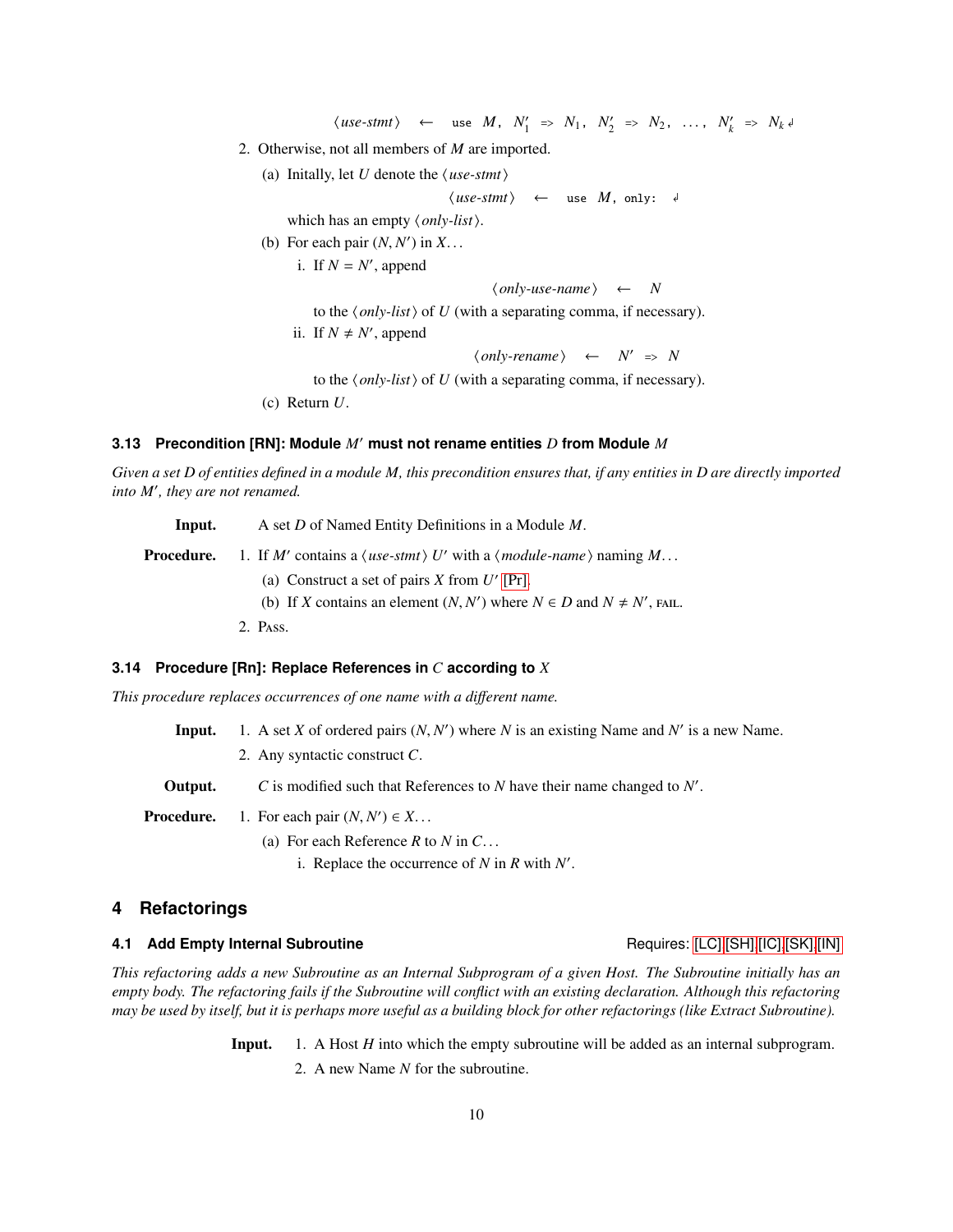| <b>Preconditions.</b>  | Introducing an Internal Subprogram into $H$ with name $N$ must be legal and name<br>binding-preserving $[IN]$ . |
|------------------------|-----------------------------------------------------------------------------------------------------------------|
| <b>Transformation.</b> | 1. $\bullet$ If H does not contain a Subprogram Part, append to H                                               |
|                        | Subprogram Part $\leftarrow$ contains $\leftarrow$<br>subroutine $N \notin$<br>end subroutine $\epsilon$        |
|                        | 2. $\bullet$ If H contains a Subprogram Part P, append to P                                                     |
|                        | $\langle internal-subprogram \rangle \leftarrow$ subroutine $N \notin \mathbb{R}$<br>end subroutine $\sqrt{ }$  |
| Notes.                 |                                                                                                                 |

## **4.2 Safe-Delete Non-Generic Internal Subprogram Requires: [\[SI\]](#page-6-2)** Requires: [SI]

*This refactoring removes an Internal Subprogram from a given Host. The refactoring fails if there are any references to the subprogram.*

| Input.                 | An Internal Subprogram $S$ in a Host $H$ .                                                                                                                                                                                                                                                                                                                                                                                                                                                                                                                                                                                                     |
|------------------------|------------------------------------------------------------------------------------------------------------------------------------------------------------------------------------------------------------------------------------------------------------------------------------------------------------------------------------------------------------------------------------------------------------------------------------------------------------------------------------------------------------------------------------------------------------------------------------------------------------------------------------------------|
| Preconditions.         | S must have only internal references [SI].                                                                                                                                                                                                                                                                                                                                                                                                                                                                                                                                                                                                     |
| <b>Transformation.</b> | 1. For each Reference to S in an $\langle access\text{-}stmt \rangle$ A in the $\langle specification\text{-}part \rangle$ of H<br>(a) $\bullet$ If the $\langle access-id-list \rangle$ of A contains only one $\langle access-id \rangle$ (i.e., a $\langle use-name \rangle$<br>with the name of $S$ ), remove $A$ .<br>(b) $\bullet$ If there is more than one $\langle access-id \rangle$ in the $\langle access-id-list \rangle$ of A, remove the<br>$\langle$ <i>use-name</i> $\rangle$ with the name of S and an appropriate adjacent comma.<br>2. If H contains only one Internal Subprogram $(S)$ , remove the Subprogram Part of H. |
|                        | 3. $\bullet$ If H contains more than one Internal Subprogram, remove S.                                                                                                                                                                                                                                                                                                                                                                                                                                                                                                                                                                        |
| Notes.                 | This specification requires that the subprogram not be used in an <i>(interface-block)</i> .<br>Extending the refactoring to remove this restriction is straightforward.                                                                                                                                                                                                                                                                                                                                                                                                                                                                       |

**4.3 Rename** Requires: [\[IN\],](#page-6-1) [\[LC\],](#page-4-1) [\[SH\],](#page-4-0) [\[SK\],](#page-5-0) [\[IC\]](#page-5-1)

*This refactoring changes the name of an entity, both in declarations and references. It fails if the new name will conflict with an existing name, or if it will shadow an existing name in such a way that existing name bindings will change.*

| Input.          | 1. A Declaration of a Name N in a Lexical Scope S. N must designate a Global Entity<br>or Class 1 Local Entity.                                                                                         |
|-----------------|---------------------------------------------------------------------------------------------------------------------------------------------------------------------------------------------------------|
|                 | 2. A new Name $N'$ for N.                                                                                                                                                                               |
| Preconditions.  | 1. Introducing $N'$ into S must be legal and name binding-preserving [IN].                                                                                                                              |
|                 | 2. WARN if a reference to N appears in the context of a <i>(namelist-group-object)</i> : To<br>preserve behavior, the user may need to manually update input files to reflect the new<br>variable name. |
| Transformation. | 1. For each Declaration D of the Named Entity $N_{\text{max}}$ .<br>(a) $\bullet$ Replace D with N'.<br>(b) For each Reference R to $D_{\cdots}$<br>i. ♦ Replace R with $N'$ .                          |
|                 |                                                                                                                                                                                                         |

Notes.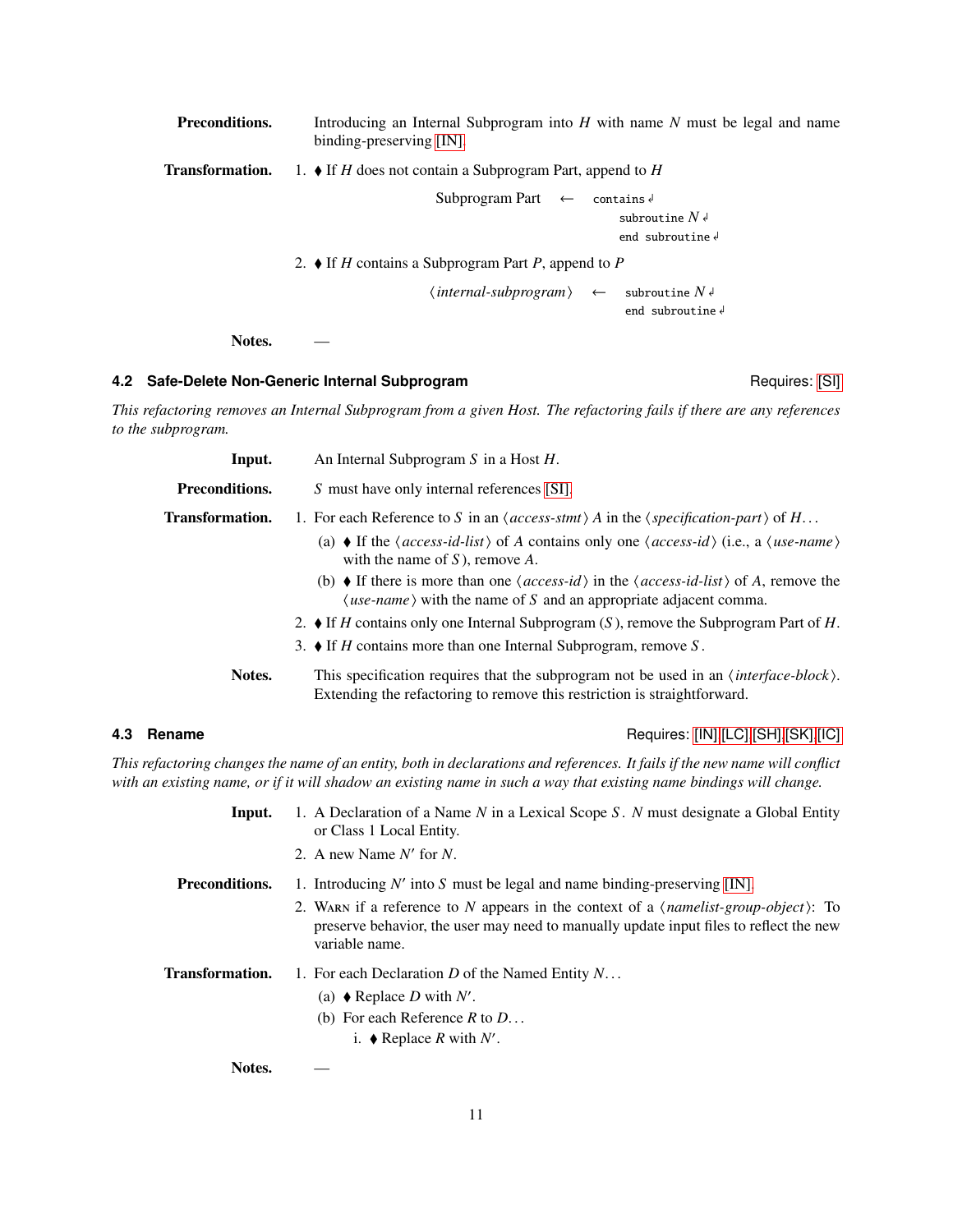### **4.4 Introduce Implicit None** Regulation of the Control of the Requires: none Requires: none

<span id="page-11-1"></span><span id="page-11-0"></span>*This refactoring adds an into a Lexical Scope and all nested scopes and adds type declaration statements for all implicit variables. Its specification is greatly simplified by the infrastructural assumptions stated in Section [2.](#page-3-0)*

| Input.          | A Lexical Scope S.                                                                                                                                                                                                                                                                                                                                                                                                                               |
|-----------------|--------------------------------------------------------------------------------------------------------------------------------------------------------------------------------------------------------------------------------------------------------------------------------------------------------------------------------------------------------------------------------------------------------------------------------------------------|
| Preconditions.  | (none)                                                                                                                                                                                                                                                                                                                                                                                                                                           |
| Transformation. | 1. If IMPLICIT NONE does <i>not</i> appear in the $\langle specification-part \rangle$ of $S$                                                                                                                                                                                                                                                                                                                                                    |
|                 | Let $I'$ denote                                                                                                                                                                                                                                                                                                                                                                                                                                  |
|                 | $\langle implicit\text{-}stmt\rangle \leftarrow \text{implicit none}$                                                                                                                                                                                                                                                                                                                                                                            |
|                 | (a) $\bullet$ If an $\langle$ <i>implicit-stmt</i> $\rangle$ I appears in the $\langle$ <i>specification-part</i> $\rangle$ of S, replace I with<br>$I^{\prime}$ .                                                                                                                                                                                                                                                                               |
|                 | (b) If such an $\langle implicit\text{-}stmt\rangle$ does not appear, insert I' into the $\langle specification\text{-}part\rangle$<br>of $S$ . (Note that the Fortran grammar requires that $I'$ appear after all occurrences<br>of $\langle$ <i>use-stmt</i> $\rangle$ but before all occurrences of $\langle$ <i>declaration-construct</i> $\rangle$ .)                                                                                       |
|                 | (c) For each implicitly-typed variable $N$ which is local to $S \dots$                                                                                                                                                                                                                                                                                                                                                                           |
|                 | Let T be a new $\langle type\text{-}spec \rangle$ corresponding to the type of N. (If the $\langle implicit\text{-}stmt \rangle$ )<br>I existed in Step 1a above, it is preferable to copy the concrete syntax of the<br>$\langle type\text{-}spec \rangle$ from the existing $\langle implicit\text{-}stmt \rangle$ , when possible, in order to en-<br>sure that formatting and symbolic representations of kinds are reproduced<br>verbatim.) |
|                 | i. ♦ Insert the following into the $\langle specification-part \rangle$ of S:                                                                                                                                                                                                                                                                                                                                                                    |
|                 | $\langle declaration-construct \rangle \leftarrow T :: N \rightarrow$                                                                                                                                                                                                                                                                                                                                                                            |
|                 | 2. Repeat Step 1 for each Lexical Scope S' contained in S.                                                                                                                                                                                                                                                                                                                                                                                       |

Notes. This refactoring has no preconditions, since it is always legal to add explicit type declaration statements. If a scope is already IMPLICIT NONE, the transformation has no effect.

### **4.5 Permute Subroutine Parameters Requires: none** Requires: none

*This refactoring permutes the arguments to a subroutine, adjusting any call sites accordingly. Note that, if the actual arguments at a call site include function invocations with side e*ff*ects, reordering these function calls may not preserve behavior.*

| Input.                 | 1. A $\langle$ <i>subroutine-subprogram</i> $\rangle$ <i>S</i> with <i>n</i> dummy arguments, $n \ge 2$ , and                                                                                                                                                                                                  |
|------------------------|----------------------------------------------------------------------------------------------------------------------------------------------------------------------------------------------------------------------------------------------------------------------------------------------------------------|
|                        | 2. A permutation $\sigma = \begin{pmatrix} 1 & 2 \\ i_1 & i_2 \end{pmatrix} \ldots \begin{pmatrix} n \\ i_n \end{pmatrix}$ providing a new order for the arguments of S.                                                                                                                                       |
| Preconditions.         | 1. Alternate return specifiers must retain the same relative order. That is, if the $\langle dummy-arg-list \rangle$<br>in S's (subroutine-stmt) has * for the (dummy-arg)s at indices $i_1, i_2, \ldots, i_k$ where<br>$i_1 < i_2 < \cdots < i_k$ , then $\sigma(i_1) < \sigma(i_2) < \cdots < \sigma(i_k)$ . |
|                        | 2. The permutation must not place an optional argument before an alternate return.                                                                                                                                                                                                                             |
|                        | 3. Matching declarations in INTERFACE blocks should uniquely bind to $S$ .                                                                                                                                                                                                                                     |
|                        | 4. (Checked during transformation)                                                                                                                                                                                                                                                                             |
| <b>Transformation.</b> | 1. • Permute the $\langle dummy-arg \rangle$ s in the $\langle dummy-arg-list \rangle$ of S's $\langle subroutine\text{-}stmt \rangle$ ac-<br>cording to $\sigma$ .                                                                                                                                            |
|                        | 2. For each $\langle \text{call-stmt} \rangle C$ which references $S \dots$                                                                                                                                                                                                                                    |
|                        | The $\langle actual-arg\text{-}spec\text{-}list \rangle$ of C contains m $\langle actual\text{-}arg\text{-}spec \rangle$ s, for some m $\leq n$ .                                                                                                                                                              |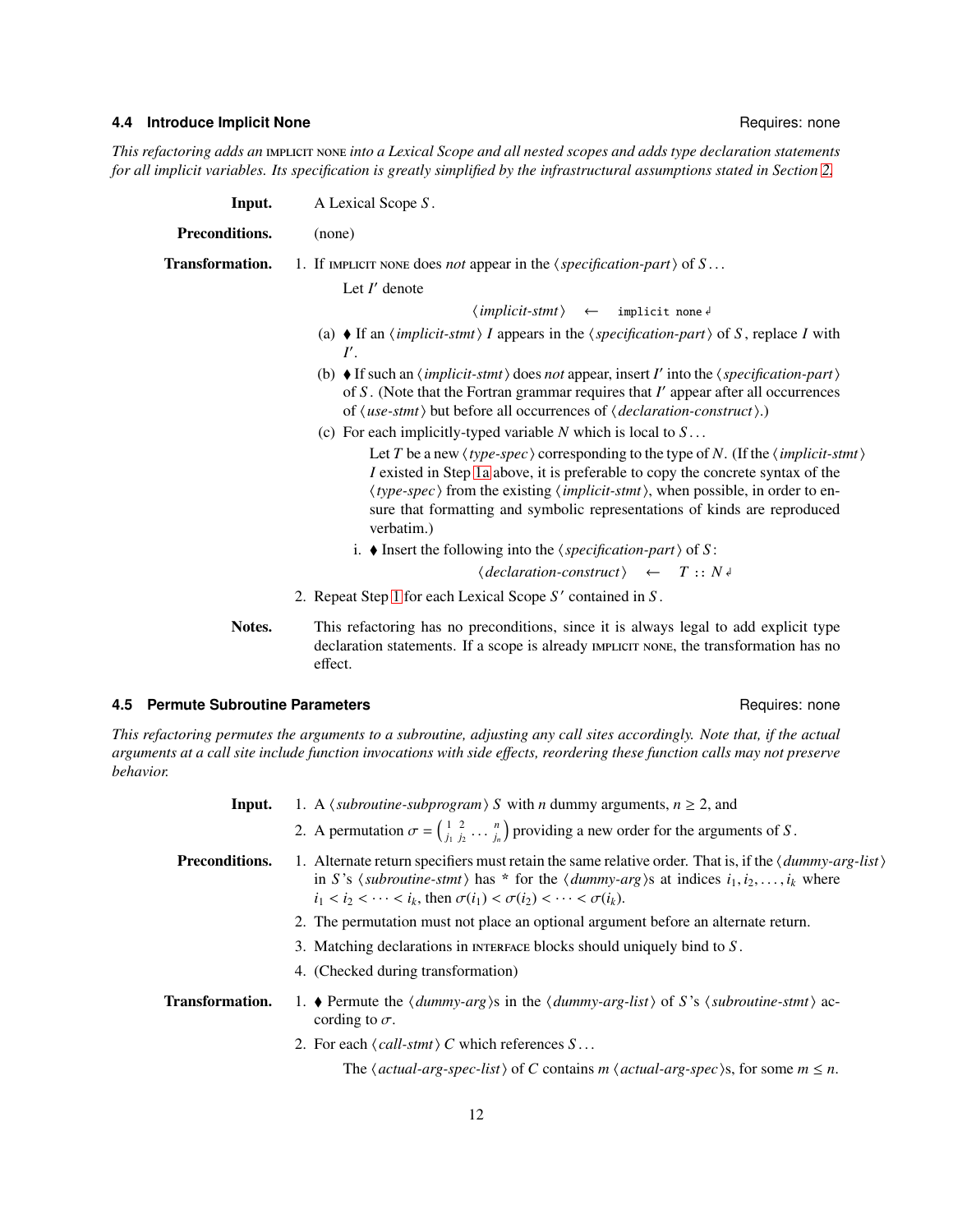- (a) Initially, let  $K \coloneqq$  FALSE.
- (b) Initially, let  $L'$  be an empty  $\langle actual-arg-spec-list \rangle$ .
- (c) For  $i \coloneqq \sigma(1), \sigma(2), \ldots, \sigma(n)$ :

Let *D* denote the *i*-th dummy argument of *S before* its dummy arguments were permuted. If *C* contains an  $\langle actual-arg-spec \rangle$  corresponding to *D*, denote it by *A<sup>i</sup>* .

- i. If  $A_i$  is not defined, define  $K \coloneqq \text{true}$ . (An optional argument was omitted, so all subsequent arguments must have keywords.)
- ii. If  $A_i$  is defined...

Let  $A_i$  denote the  $\langle actual-arg-spec \rangle$ .

- A. If  $A_i$  contains  $\langle keyword \rangle =$ , define  $K \coloneqq \text{true}$ .
- B. If  $K =$  FALSE or  $A_i$  contains  $\langle keyword \rangle =$ , append  $A_i$  (with a separating comma, if necessary) to *L* ′ .
- C.  $\Diamond$  FAIL if  $K = \text{true}$  and  $A_i$  is an alternate return argument. (Permuting call sites must not place an alternate return argument after an argument with  $\langle$ *keyword* $\rangle$  =, since every subsequent actual argument must contain  $\langle keyword \rangle$  =, but alternate return arguments cannot be given keywords.)
- D. If  $K = \text{true}$  and  $A_i$  does not contain  $\langle keyword \rangle =$ , let *N* denote the *dummy-arg-name*  $\phi$  of the *i*-th  $\langle$  *dummy-arg* $\rangle$  in *S* 's  $\langle$  *subroutine-stmt* $\rangle$  before it was permuted, and append

 $\langle actual-arg-spec\rangle \leftarrow N = A_i.$ 

to  $L'$ .

- (d)  $\blacklozenge$  Replace *C*'s  $\langle actual-arg-spec-list \rangle$  with *L'*.
- 3. For each  $\langle$  *subroutine-stmt* $\rangle$  *S'* in the context of an  $\langle$  *interface-block* $\rangle$  such that *S'* matches *S* . . .
	- (a)  $\blacklozenge$  Permute the  $\langle \text{dummy-arg-list} \rangle$  of *S'* according to  $\sigma$ .

Notes.

# **4.6 Add Use of Named Entities** *E* **in Module** *M* **to Module** *M*′ **[Prerequisite]** Requires: [\[IN\],](#page-6-1)[\[LC\],](#page-4-1)[\[IC\]](#page-5-1)[,\[SH\]](#page-4-0)[,\[SK\]](#page-5-0)

*This refactoring adds the statement* use *<sup>M</sup>*, only: *<sup>E</sup> to the module M*′ *, if a similar statement does not already exist. It fails if this will result in a naming conflict, the introduction of circular dependencies between modules, or if a statement M already exists but renames entities in E.*

| Input.                 | 1. A Module $M$ .                                                                                                                                            |
|------------------------|--------------------------------------------------------------------------------------------------------------------------------------------------------------|
|                        | 2. A set $E$ of public Named Entities in $M$ .                                                                                                               |
|                        | 3. A distinct Module $M'$ . The statement use M will be inserted into $M'$ , if necessary.                                                                   |
| <b>Preconditions.</b>  | 1. FAIL if M uses M'. (It would be necessary to introduce the statement use M into M',<br>but this would introduce a circular dependency.)                   |
|                        | 2. (Checked during transformation)                                                                                                                           |
| <b>Transformation.</b> | 1. If M' contains a $\langle$ use-stmt $\rangle$ U' with a $\langle$ module-name $\rangle$ naming M, and U' contains an<br>$\langle only-list \rangle \dots$ |
|                        | (a) For each Named Entity N in E that does not occur as a $\langle$ <i>use-name</i> $\rangle$ in the context<br>of U''s $\langle only-list \rangle$          |
|                        | i. $\diamond$ Ensure that introducing N into M' is legal and name binding-preserving [IN].                                                                   |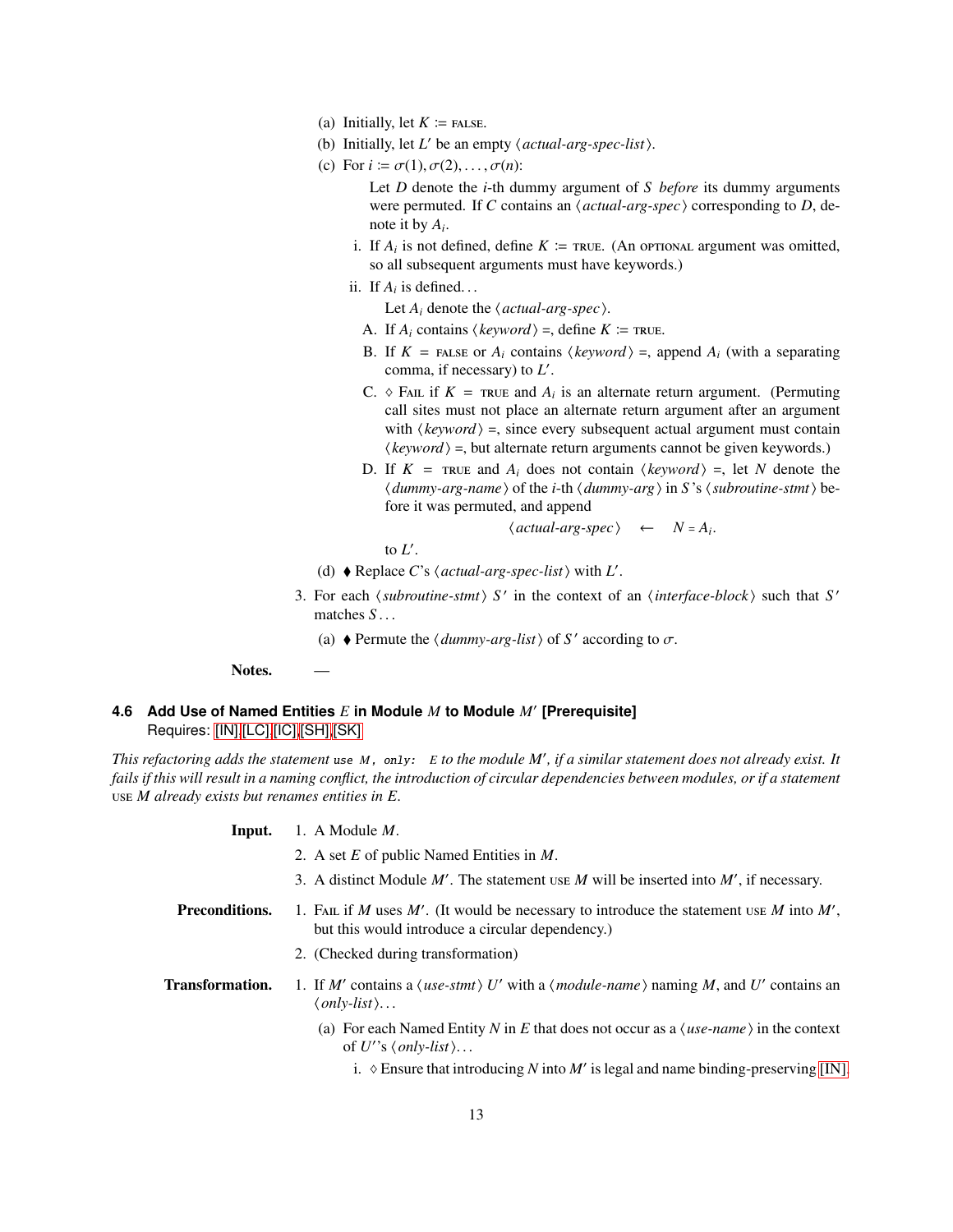ii. Append a separating comma and

 $\langle only \rangle \leftarrow N$ 

to the  $\langle only-list \rangle$  of *U'*.

2. If *M'* does not contain a  $\langle$  *use-stmt* $\rangle$  with a  $\langle$  *module-name* $\rangle$  naming *M*...

Let  $E_1, E_2, \ldots, E_k$  denote the elements of  $E$ .

- (a) For each Named Entity  $E_i$ ,  $1 \le i \le k$ ...
	- i.  $\Diamond$  Ensure that introducing  $E_i$  into  $M'$  is legal and name binding-preserving [\[IN\].](#page-6-1)
- (b)  $\blacklozenge$  Insert the statement

 $\langle$ *use-stmt* $\rangle$  ← use *M*, only: *E*<sub>1</sub>, *E*<sub>2</sub>, ..., *E*<sub>*k*</sub><sup> $d$ </sup>

into the  $\langle specification-part \rangle$  of *M'*.

Notes. This refactoring fails precondition checking if a use statement already exists but renames an entity in *E*: This is to simplify Move Module Entities, for which this refactoring is a prerequisite. Instead, Move Module Entities could rename references according to the new local names.

**4.7 Move Module Entities** Requires: [\[OU\],](#page-7-2)[\[Ou\],](#page-7-1)[\[LC\],](#page-4-1)[\[RN\],](#page-9-0)[\[PP\],](#page-7-0)[\[PR\]](#page-6-0)[,\[Pr\],](#page-8-0)[\[Us\],](#page-8-1)[\[Rn\]](#page-9-1)

*This refactoring moves a set of entities from one module to another, updating* use statements as necessary. It fails if *the changes will result in a naming conflict, a visibility problem, or the introduction of circular dependencies between modules.*

*Allowing the user to move a set of entities often simplifies the refactoring process since it allows a module variable and all of the procedures that use it to be moved at once. If they are moved one at a time, it becomes necessary to temporarily increase the visibility of the module variables in the interim.*

<span id="page-13-0"></span>*There are 21 different declaration constructs that can appear in a*  $\langle$  *module*). To keep this specification to a resonable *length, we require the entities to move to be referenced only in*  $\langle$  *type-declaration-stmt* $\rangle$ *s,*  $\langle$  *access-stmt* $\rangle$ *s, and procedure definitions (see Precondition [1a\)](#page-13-0). Extending it to support other constructs should be straightforward.*

- Input. 1. A set *D* of Named Entity Declarations in a Module *M*.
	- 2. A distinct Module *M*′ into which the entities will be moved.

Preconditions. 1. For each Named Entity *N* in *D*. . .

- (a) For each reference *R* to *N* which occurs in the context of *M*. . .
	- i. If  $R$  does *not* occur in the context of any of the following, FAIL:
		- $\langle type-declaration-stmt \rangle$
		- $\langle access-stmt \rangle$
		- $\langle$ *subroutine-subprogram* $\rangle$
		- $\langle$ function-subprogram $\rangle$
- (b) For each Named Entity  $N'$  declared in  $M'$ ...
	- i. Introducing *N* into *M*′ must not introduce a local conflict [\[LC\]](#page-4-1) with *N* ′ .
- (c) Introducing *N* into *M*′ must not skew references [\[SK\]](#page-5-0) in *M*′ .
- 2. *M*′ must not rename entities *D* from *M* [\[RN\].](#page-9-0)
- 3. *D* must partition private references in *M* [\[PP\].](#page-7-0)
- Transformation. 1. *(If any of the entities being moved from M use other entities in M, add* use <sup>M</sup> *to M*′ *.)* If *D* references Named Entities in *M* outside *D* [\[OU\].](#page-7-2) . .

Let *E* denote the set of Named Entities in *M* outside *D* that are referenced by *D*.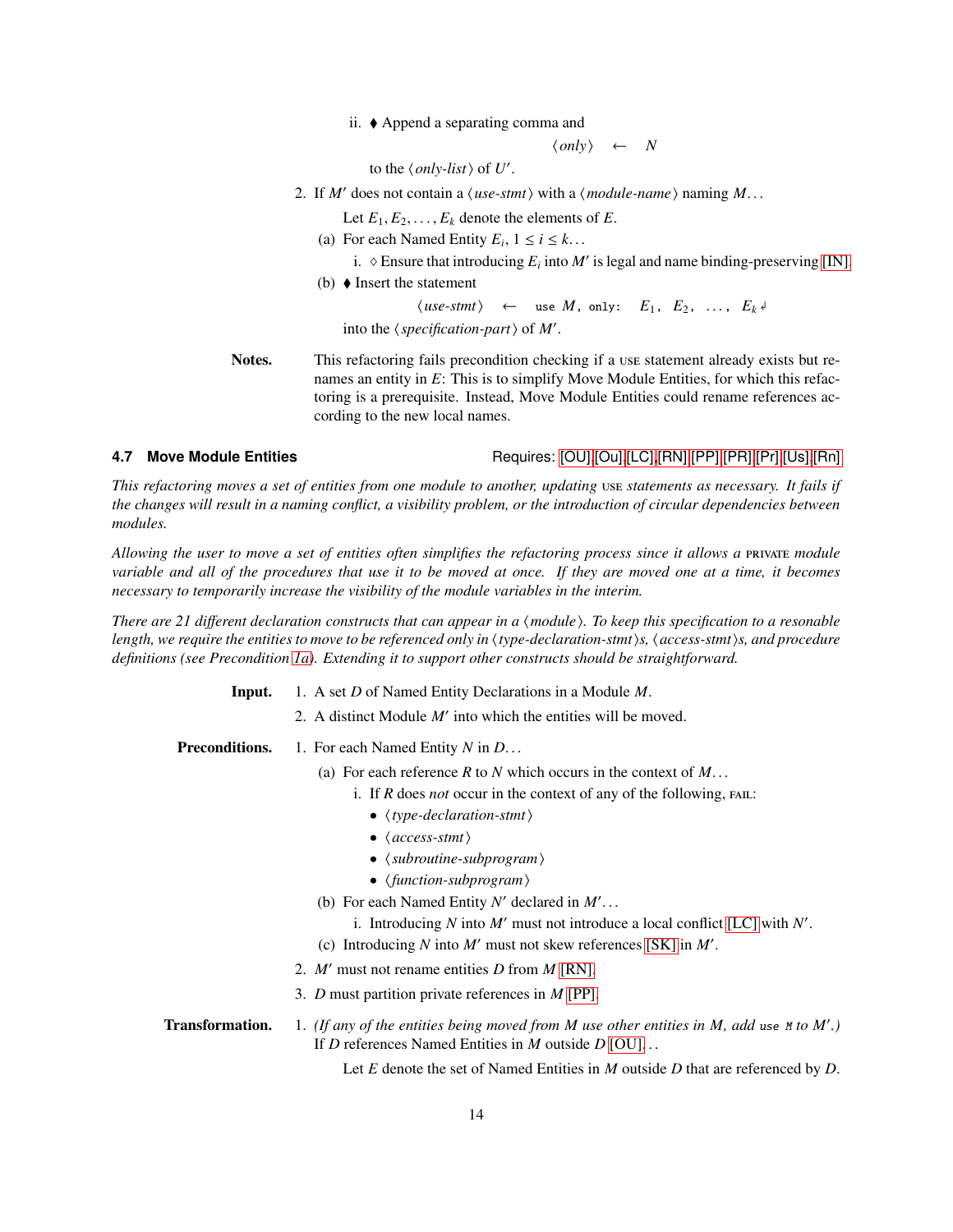- (a)  $\blacklozenge$  Add Use of Entities *E* in *M* to *M'* [Prerequisite].
- (b) Construct a Set  $U_E$  of Pairs from the Use Statement [\[Pr\]](#page-8-0) created in the previous step. Let *X* denote the set  $\{(N, N') \in U_E \mid N \neq N'\}.$

Let  $\overline{D}$  denote the set of all module entities declared in *M* that are not members of *D*.

<span id="page-14-0"></span>2. *(If any of the entities being moved from M are used by other entities in M that are* not being moved, add use  $M'$  to  $M$ .) If *D* references Named Entities in *M* outside *D*  $[OU]$ ...

Let *E* denote the set of Named Entities in *M* outside  $\overline{D}$  that are referenced by *D*. (a)  $\blacklozenge$  Add Use of Entities *E* in *M'* to *M* [Prerequisite].

- 3. *(If M*′ *already contained a* h*use-stmt*i*, remove any of the references to the entities that are being moved, since they will no longer be in M.)* If  $M'$  contains a  $\langle$ *use-stmt* $\rangle$ *U*' with a  $\langle$  *module-name*  $\rangle$  naming *M*...
	- (a) If  $U'$  contains an  $\langle only-list \rangle$ ...
		- i.  $\blacklozenge$  If every  $\langle only\text{-}use\text{-}name\rangle$  in the  $\langle only\text{-}list\rangle$  is in *D*, remove the  $\langle use\text{-}stmt\rangle$ *U* ′ .
		- ii.  $\blacklozenge$  Otherwise, remove from the  $\langle only-list \rangle$  every  $\langle only \rangle$  whose  $\langle use\text{-}name \rangle$  is in *D* (also removing an appropriate adjacent comma).
- 4. *(Update use statements.)* For each  $\langle$ *use-stmt* $\rangle$ *U* with a  $\langle$ *module-name* $\rangle$  naming M...
	- Let S denote the Lexical Scope containing the  $\langle$ *use-stmt* $\rangle$ . If *S* contains a  $\langle$ *use-stmt* $\rangle$  whose  $\langle$ *module-name* $\rangle$  names *M'*, let *U'* denote this  $\langle$ *use-stmt* $\rangle$ .
	- (a) Construct a set  $U_M$  of pairs from  $U$  [\[Pr\].](#page-8-0)
	- (b) If *U'* does not exist, define  $U_{M'} \coloneqq \emptyset$ ; otherwise, Construct a set  $U_{M'}$  of pairs from  $U'$  [\[Pr\].](#page-8-0)

Let  $U_D$  denote the subset of  $U_M$  consisting of pairs whose first component names an entity in *D*.  $U_D \coloneqq \{ (Q, Q') \mid Q \in D \land (Q, Q') \in U_M \}.$ 

Let  $P_M$  denote the set of pairs of public entities in *M* and  $P_D$  denote the subset of  $P_M$  consisting of pairs whose first component names an entity in *D*.  $P_D \cong$  $\{(C, C') | C \in D\}.$ 

- (c) Construct a Use Statement *K* for Module *M* with  $X = U_M U_D$  and  $Y =$ *P<sub>M</sub>* − *P<sub>D</sub>* [\[Us\].](#page-8-1)
- (d) Construct a Use Statement *K'* for Module *M'* where  $X := U_{M'} \cup U_D$  and  $Y :=$  $P_M \cup P_D$  [\[Us\].](#page-8-1)
- (e) i.  $\blacklozenge$  If *K* does not have an empty  $\langle only-list \rangle$ , replace *U* with *K*.
	- ii.  $\blacklozenge$  If *K* has an empty  $\langle only-list \rangle$ , remove *U*.
- (f) i.  $\blacklozenge$  If *U'* exists, then remove *U'*.
	- ii.  $\blacklozenge$  If *K'* does not have an empty  $\langle only-list \rangle$ , insert *K'* into *S*.
- <span id="page-14-1"></span>5. *(Move the declarations from M to M*′ *.)* For each Named Entity *N* in *D*. . .
	- (a) If *N* is a variable, and its Declaration is a  $\langle type-declaration-stmt \rangle T$ ...
		- i.  $\blacklozenge$  If *X* is defined (from Step [1b\)](#page-14-0), replace references in *T* according to *X* [\[Rn\].](#page-9-1)
		- ii.  $\blacklozenge$  If *T*'s  $\langle$  *entity-decl-list* $\rangle$  contains only one  $\langle$  *entity-decl* $\rangle$ , (i.e., an  $\langle$  *entity-decl* $\rangle$ with the name of *N*), move *T* into the list of  $\langle declaration-construct \rangle$ s in *M'*.
		- iii. If *T*'s  $\langle$ *entity-decl-list* $\rangle$  contains more than one  $\langle$ *entity-decl* $\rangle$ ... Let *E* denote the  $\langle$ *entity-decl* $\rangle$  with the name of *N* in *T*'s  $\langle$ *entity-decl-list* $\rangle$ .
			- A. Create a copy *T* ′ of *T*.
			- B. Replace  $T$ <sup>'</sup>'s  $\langle$ *entity-decl-list* $\rangle$  with a list containing the single entry  $E$ .